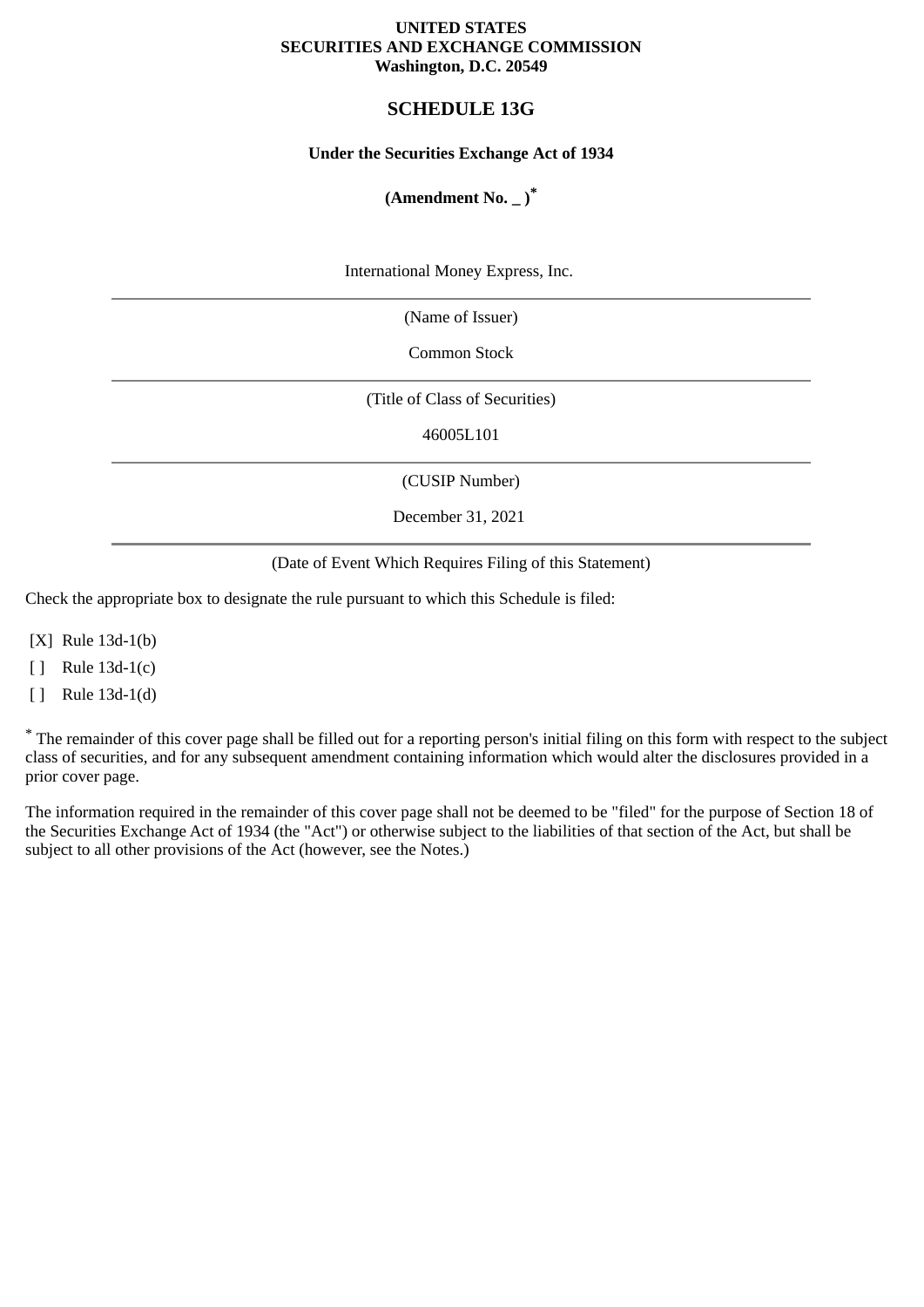CUSIP No. 46005L101

| 1.                                                                                                                  | <b>NAMES OF REPORTING PERSONS</b>                                |                               |                  |  |
|---------------------------------------------------------------------------------------------------------------------|------------------------------------------------------------------|-------------------------------|------------------|--|
|                                                                                                                     | Wellington Trust Company, NA                                     |                               |                  |  |
| 2.                                                                                                                  | CHECK THE APPROPRIATE BOX IF A MEMBER OF A GROUP                 |                               |                  |  |
|                                                                                                                     | $(a)$ [ ]<br>$(b)$ []                                            |                               |                  |  |
| 3.                                                                                                                  | <b>SEC USE ONLY</b>                                              |                               |                  |  |
| 4.                                                                                                                  | CITIZENSHIP OR PLACE OF ORGANIZATION                             |                               |                  |  |
| <b>NUMBER OF</b><br><b>SHARES</b><br><b>BENEFICIALLY</b><br><b>OWNED BY EACH</b><br><b>REPORTING</b><br>PERSON WITH | <b>United States</b>                                             |                               |                  |  |
|                                                                                                                     |                                                                  | 5. SOLE VOTING POWER          | $\mathbf{0}$     |  |
|                                                                                                                     |                                                                  | <b>6. SHARED VOTING POWER</b> | 2,187,632        |  |
|                                                                                                                     |                                                                  | 7. SOLE DISPOSITIVE POWER     | $\boldsymbol{0}$ |  |
|                                                                                                                     |                                                                  | 8. SHARED DISPOSITIVE POWER   | 2,187,632        |  |
| 9.                                                                                                                  | AGGREGATE AMOUNT BENEFICIALLY OWNED BY EACH REPORTING PERSON     |                               |                  |  |
|                                                                                                                     | 2,187,632                                                        |                               |                  |  |
| 10.                                                                                                                 | CHECK IF THE AGGREGATE AMOUNT IN ROW (9) EXCLUDES CERTAIN SHARES |                               |                  |  |
|                                                                                                                     | $[ \ ]$                                                          |                               |                  |  |
| 11.                                                                                                                 | PERCENT OF CLASS REPRESENTED BY AMOUNT IN ROW (9)                |                               |                  |  |
|                                                                                                                     | 5.67%                                                            |                               |                  |  |
| 12.                                                                                                                 | TYPE OF REPORTING PERSON                                         |                               |                  |  |
|                                                                                                                     | BK                                                               |                               |                  |  |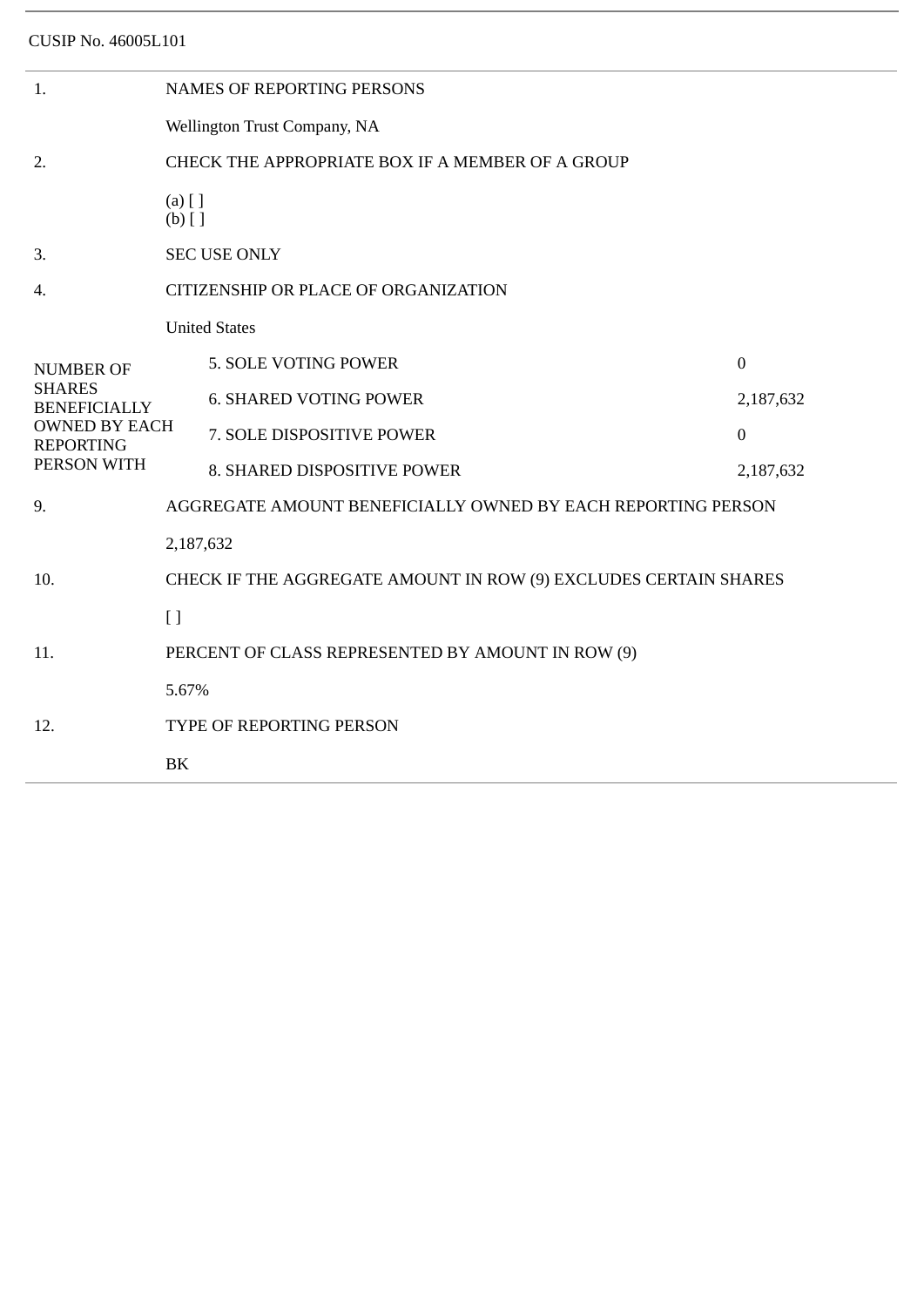### **Item 1.**

- **(a) Name of Issuer** International Money Express, Inc.
- **(b) Address of Issuer's Principal Executive Offices** 9480 South Dixie Highway Miami, FL 33156

### **Item 2.**

- **(a) Name of Person Filing** Wellington Trust Company, NA
- **(b) Address of Principal Business Office or, if None, Residence** c/o Wellington Management Company LLP 280 Congress Street Boston, MA 02210
- **(c) Citizenship** United States
- **(d) Title of Class of Securities** Common Stock
- **(e) CUSIP Number** 46005L101
- **Item 3. If This Statement is Filed Pursuant to Rule 13d-1(b), or 13d-2(b) or (c), Check Whether the Person Filing is a:**
	- (a) [ ] Broker or dealer registered under Section 15 of the Act (15 U.S.C. 78o).
	- (b)  $[X]$  Bank as defined in Section 3(a)(6) of the Act (15 U.S.C. 78c).
	- (c)  $\left[ \ \right]$  Insurance Company as defined in Section 3(a)(19) of the Act (15 U.S.C. 78c).
	- (d) [ ] Investment Company registered under Section 8 of the Investment Company Act of 1940 (15 U.S.C. 80a-8).
	- (e)  $\lceil$  An investment adviser in accordance with Rule 240.13d-1(b)(1)(ii)(E);
	- (f)  $\left[ \ \right]$  An employee benefit plan or endowment fund in accordance with Rule 240.13d-1(b)(1)(ii)(F);
	- (g)  $\lceil \cdot \rceil$  A parent holding company or control person in accordance with Rule 240.13d-1(b)(1)(ii)(G);
	- (h) [ ] A savings association as defined in Section 3(b) of the Federal Deposit Insurance Act (12 U.S.C. 1813);
	- (i)  $\lceil \cdot \rceil$  A church plan that is excluded from the definition of an investment company under Section 3(c)(14) of the Investment Company Act of 1940 (15 U.S.C. 80a-3);
	- (j)  $\left[\right]$  Group, in accordance with Rule 240.13d-1(b)(1)(ii)(J).

If this statement is filed pursuant to Rule 13d-1(c), check this box  $[ ]$ 

# **Item 4. Ownership.**

Provide the following information regarding the aggregate number and percentage of the class of securities of the issuer identified in Item 1.

(a) Amount Beneficially Owned:

2,187,632

(b) Percent of Class:

5.67%

(c) Number of shares as to which such person has:

| (i) sole power to vote or to direct the vote                 |           |
|--------------------------------------------------------------|-----------|
| (ii) shared power to vote or to direct the vote              | 2,187,632 |
| (iii) sole power to dispose or to direct the disposition of  |           |
| (iv) shared power to dispose or to direct the disposition of | 2,187,632 |

**Item 5. Ownership of Five Percent or Less of Class.**